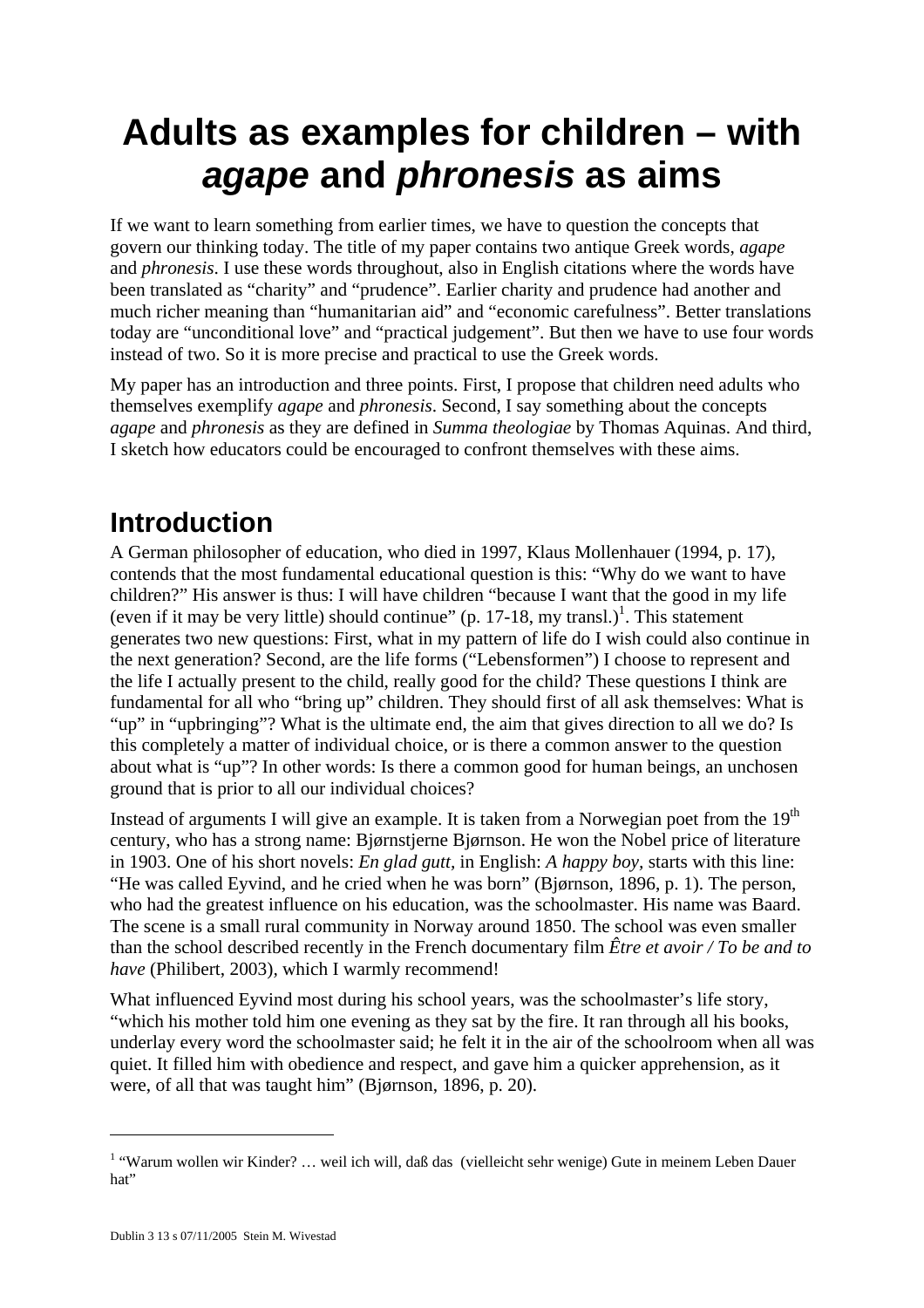The schoolmaster's life story lets us understand why Baard became a teacher. It would take too long to read the story, but let me tell you some of the elements. Baard had a brother, Anders. In their youth "both enlisted … and were together in the war" (p. 21). They were very good friends. But then their father died, and they had to divide his possessions. Both wanted "a large gold watch which was widely renowned, for it was the only gold watch people in those parts had ever seen" (p. 21). They put their father's possessions up for auction, and after a bitter conflict it was Baard who won the watch. But now they became as strangers to each other, and both were unhappy. After a while, Baard wanted to give the watch to his brother. But the night when he came to do it, he dared not go straight in, and instead he left the watch in the barn, without saying anything. "The next day he heard that the barn had been burned down … Sparks had probably fallen from the splinter which he had lighted that he might see to hang up the watch" (p. 29). Anders was poor, he started to drink, and when he also got a dangerous illness, his wife asked Baard to come to his brother. They were reconciled, and when Anders died, Baard took his wife and child home with him.

What the brothers had said to each other as Baard sat by the bed made its way out through the walls and the night, and became known to every one in the village, and no one was more highly esteemed than Baard. Every one paid respect to him as they would to one who has had great sorrow and found joy again, or as to one who has been long absent. Baard was comforted by the friendliness which surrounded him, and devoted himself to the service of God. He wanted some occupation, he said, and so the old corporal took to teaching school. What he instilled into the children first and last was love; and he practised it himself, so that the little ones were devoted to him as a playfellow and father all in one.

This, then, was the story of the old schoolmaster, and it took such a hold on Eyvind's mind that it became to him at once a religion and an education. The schoolmaster appeared to him almost a supernatural being, although he sat there so sociably and pretended to scold them. Not to know a lesson for him was impossible, and if he got a smile or a pat on the head after saying it he felt a glow of happiness for a whole day.

It always made the deepest impression on the children when the schoolmaster, before singing, would make a little speech; and at least once every week he used to read them a few verses about brotherly love. When he read the first of these verses there was always a quiver in his voice, although he had read it again and again for twenty or thirty years; it ran thus: (Bjørnson, 1896, p. 33-35)

Love your neighbour[,](#page-1-0) you Christian leal<sup>2</sup>, tread him never with iron heel though in the dust he's lying. Living creatures will celebrate love's mild power to recreate given the chance of trying. (my transl.)

Elsk din neste du kristensjel tred ham ikke med jernskodd hel ligger han enn i støvet. Alt som lever er underlagt kjærlighetens gjenskapermakt bliver den bare prøvet.

<span id="page-1-0"></span> $2^2$  To be "leal" means to be "true or genuine"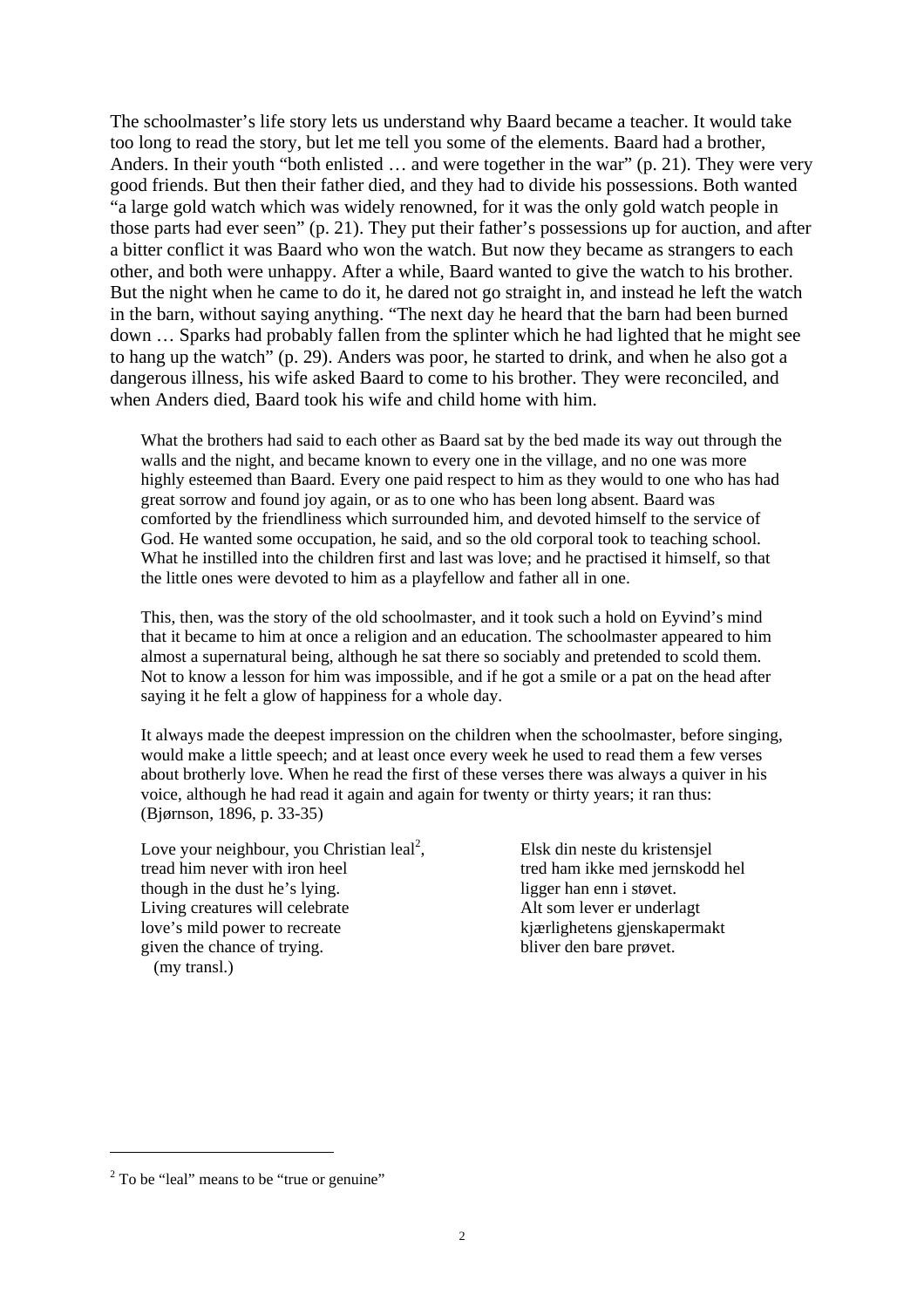Perhaps this could be seen as the  $19<sup>th</sup>$  century version of "All you need is love"? (Beatles, 1967). We should give love a chance! "It's easy". That was the message from the Beatles on the  $25<sup>th</sup>$  of June 1967, in the first TV program sent around the whole world by satellite. But is it really easy "to learn to be you in time" or always to "be … where you're meant to be", as the Beatles proclaimed in their song?

I suppose that many of us have had the experience that even if we love a person and wish all the best for him or her, we may all the same come to say and do things that are not appropriate and not really good for the other. Our means are not always congenial with our good ends. To clarify how it should be, is the task of practical judgement or *phronesis*. Said in a simple way: *Agape* guides us, *phronesis* enlightens us (Comte- Sponville, 2003, p. 36). Baard lacked both *agape* and *phronesis* when he desired the gold watch more than the friendship with his brother. And when he intended to give the watch to his brother, and caused disaster, he lacked *phronesis*. Baard received forgiveness from his brother. That changed his life. When his neighbours met him with respect and goodwill, he wanted to give something back; wanted to do something good for the community. These aims directed his choices and actions as an educator.

## **1 Adults as examples**

A schoolmaster gives formal education. But if we extend the concept of education to include informal education, then all adults living together with children can be seen as educators. Adults contribute to the education of children and youths first of all by the pattern of life they present to them. Education in this sense is not a profession, but rather a condition; it is one of the necessary aspects of human life in any culture. The basic educators are first of all the parents and proxies, but also the leaders, trainers, teachers and tutors of children and youths in both informal and formal settings.

## *1.1 Can we learn to be better examples?*

Children learn first of all by the example we give them. In human action and emotion, where experience is important, "examples carry more weight than words" (Aquinas, 1989, p. 211), or as Thomas said it: "magis movent exempla quam verba"[3.](#page-2-0) If children live in a community like Emmerdale, receiving daily infusions of "backbiting, gossiping, spreading rumours, splitting up other people's relationships and verbal bullying" (The Times, 2004, p. 8), we should not be surprised if we see ugly behaviour also among the children.

I suppose that most people know in general what they ought to do. The main problem is to do it in the actual situation. Therefore it is not enough to learn good principles. We must be able to apply and modify the principles in tune with the demands of the situation. The good principles must be integrated in our person, our being; integrated with our own experiences, feelings, habits and character – all our active conditions for perception and choice.

Nobody is perfect, and we may guide the children better by acknowledging problems than by trying to keep a facade. But everybody can correct some faults and improve. It has been said "You can't teach an old dog new tricks". But is that true? It is certainly very difficult for adults to change their patterns of action, and abstract arguments do not seem to be very

<span id="page-2-0"></span><sup>&</sup>lt;sup>3</sup> "In operationibus enim et passionibus humanis, in quibus experientia plurimum valet, magis movent exempla quam verba." I have used the "concise translation" by Timothy McDermott (Aquinas, 1989) to get an overview of and a first understanding of *Summa theologiae*.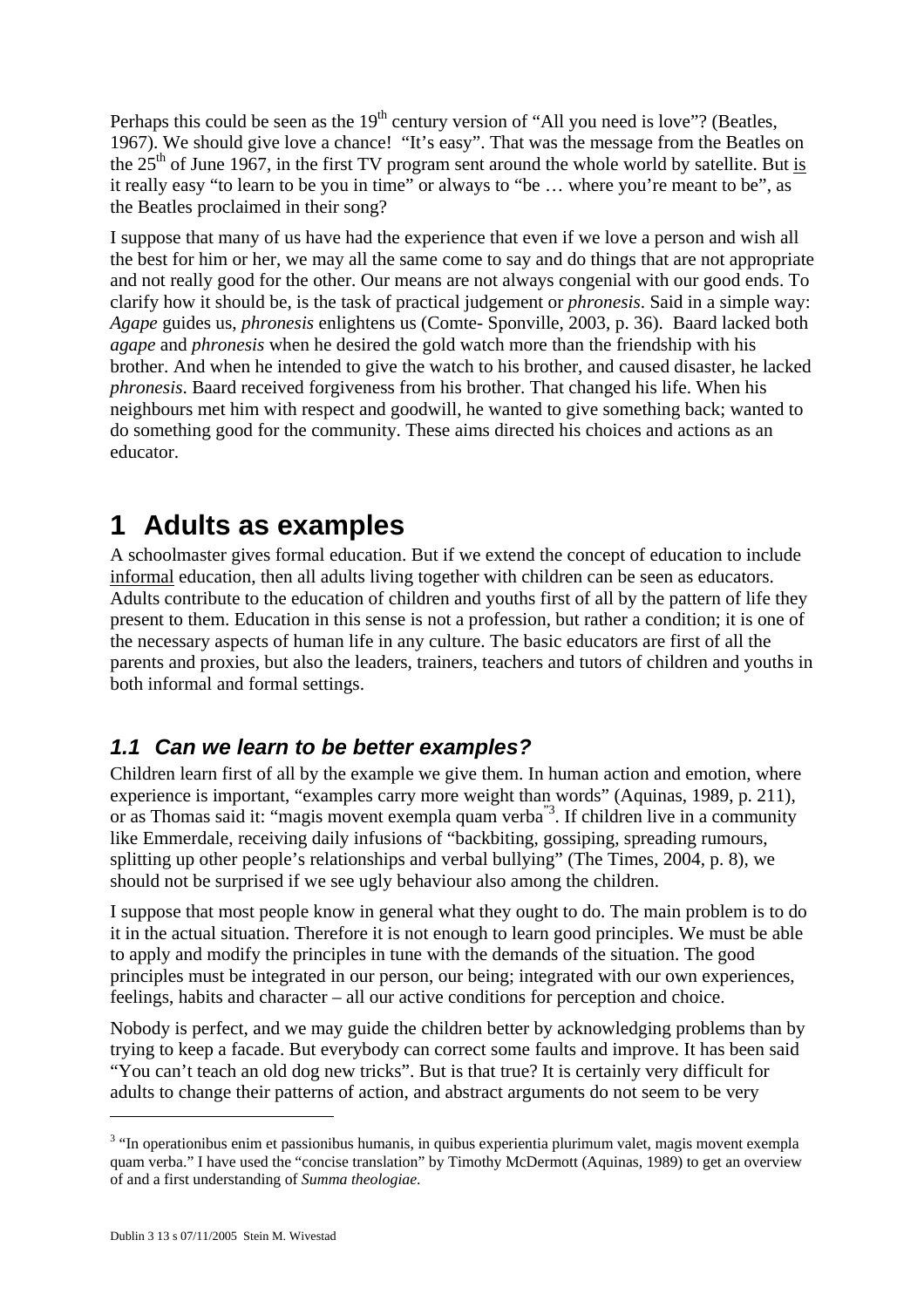effective. But also adults can learn from particular examples. It may be an experience that challenges our self-understanding both intellectually and emotionally. And it may be an experience of something beautifully done. The beautiful is in itself something attractive, something we want to imitate. Let me give some examples.

The most powerful examples are near to us, in our neighbourhood. I assume we all have seen how attentive and supportive parents can be when their little child takes its first steps. Examples may also be persons we read about, like Zossima, Alyosha and the twelve boys (Dostoevsky, 1879, V.4, X and Epilogue). It may be persons we experience in fictional film, like the foreigner Malthe in *Skyggen av Emma* (Kragh-Jacobsen, 1988) or the psychologist Sean Maguire in *Good Will Hunting* (van Sant, 1997). It may be persons in documentary films, like the teacher Georges Lopez in *Être et avoir* (Philibert, 2003). And it may be a powerful painting like Rembrandt's *The return of the prodigal son* (Nouwen, 1992).

I hope that it is possible for adults to become better examples for the children, and I see no real alternatives. Children want to "become big", and they have to imitate the adults that are close to them (Mollenhauer, 1994, p. 18). Their weakness is our challenge.

### *1.2 What should be our aims?*

Children need adults who love them, even when the children are unable to give anything in return. Furthermore, as adults we should be able to make wise judgements concerning what is good for the children. Such aims are what Alasdair MacIntyre (1999, p. 5) has called "the virtues of dependent rational animals" – a set of virtues which help us both to "respond to vulnerability and disability", and to act rationally.

Many virtues are important in our relation with children, for instance, justice, honesty, humility, generosity, humour, patience. We surely need all these virtues and many others. *Phronesis, however, is necessary in order to perceive a situation correctly, and to activate the* other virtues appropriately in the situation. Therefore *phronesis* has a key position among the virtues. *Agape,* however, encompasses and transcends all the virtues. Joseph Pieper (1959, p. 58), writing from a Catholic point of view, contends that "[*Phronesis*] is the mould of the moral virtues; but [*agape*] moulds even [*phronesis*] itself" (Pieper, 1959, p. 58). A similar understanding is held from an Atheist point of view by the French philosopher André Comte-Sponville (2001, p. 266-270, 281).

## **2 Agape and phronesis**

*Agape* is a basic concept in the Christian tradition. *Phronesis* has a key position in the Aristotelian tradition. The concepts are very rich, and in my studies so far I have only had time to scrape the surface of them. But I hope that something true and good (it must be both!) comes out of my project.

*Phronesis* has got much attention within philosophy of education after Joseph Dunne's *Back to the rough ground* (1993). It is mentioned as a promising concept for "education in character and virtue" by McLaughlin & Halstead (1999). And in one of the latest numbers of the *Journal of Philosophy of Education,* Wilfred Carr (2004, p. 70) underlines that it is necessary for the philosophy of education as a whole to learn something from the concept *phronesis* and the Aristotelian tradition of practical philosophy. The combination of *phronesis* with *agape*, however, is not common in educational contexts. My main source is Thomas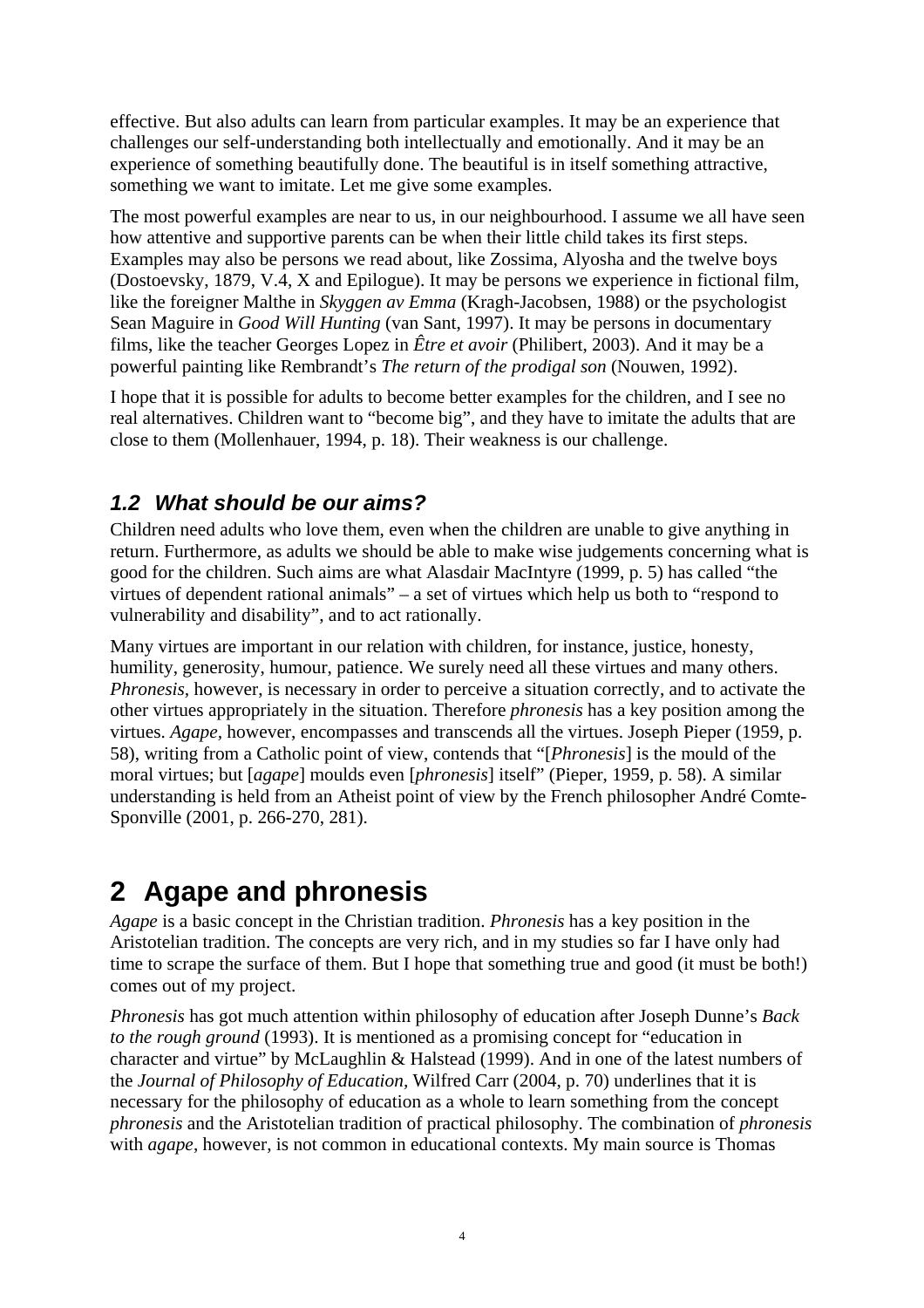Aquinas's *Summa theologiae*, from around 1370. It is here, as far as I know, we may find the first explicit discussion of the relation between the concepts *agape* and *phronesis*.

*Summa theologiae* is a big work. The Blackfriars edition, which is supposed to be the best complete edition so far, is organised in 60 volumes. Though the work is big, its basic idea is simple: All creatures come from God and should return to God (Aertsen, 1993, p. 16 and 31). It has three main parts. The first is about God and the creation. The second describes the movement back to God through morality and virtues. And the third (unfinished) part is "about Christ, who, in being a man, is the way for us who are directed towards God" (I 2 Pr., my translation)<sup>[4](#page-4-0)</sup>.

This sounds very theological, and it is indeed a *Summa theologiae.* The audience he addressed was members of the Dominican order, Christians devoted to the service of God, who should learn to preach and teach and give moral guidance (Boyle, 2002, p. 1; MacIntyre, 1998, p. 105). So, can this be interesting today, when many, at least many philosophers, seem to be Agnostics or Atheists? Today we are used to drawing a sharp line between theology and philosophy. Thomas challenges this division (MacIntyre, 1998, p. 98). Of course theology and philosophy ask different questions, but one question is common. Both ask the question about how we ought to live. And if some answers to this are better founded than other ones, should not these "truths" be common to both theology and philosophy?

Thomas studied Aristotelian and Platonian traditions, but he studied even more the Bible and the Church Fathers. His hermeneutics is directed towards clarification of the true meaning of what he is reading. He approaches a text with his own inner light, and is open to be corrected by the light revealed in the text (Aertsen, 1993, p. 17; Pinckaers, 2002, p. 27). According to MacIntyre his achievement was an "an integration of Aristotelianism into Christianity" complementing and correcting Aristotle on important points (MacIntyre, 1998, p. 99 and 102). An example is his dicussion of the concepts *agape* and *phronesis*. My presentation here touches very briefly only a few of the questions that Thomas discusses.

## *2.1 What is* **agape** *and* **phronesis***?*

#### **2.1.1 Key virtues to human happiness**

 $\overline{a}$ 

Both Aristotle and Thomas describe our ultimate aim as a happy life. By definition the good life is something attractive. For Aristotle this is a life where we realise our natural possibilities. The good life requires co-operation between our ability to strive for the attainment of the good, and our reasoning ability to judge what is good  $-$  a judgement that is improved through the use of memory, experience and our language abilities. When our desire and our thinking co-operates in the best way, we have moral excellence or virtue. It is not the

<span id="page-4-0"></span><sup>4</sup> "de Christo, qui, secundum quod homo, via est nobis tendendi in Deum". The main parts of *Summa theologiae* are here referred to in parenthesis by Roman numbers. The second part is divided in two: I -II and II-II. The subsequent Arabic numeral refers to a Question number. In the text, (I 2) means First part of *Summa theologiae*, Question 2. Each Question has a short introduction, a *Prooemium* (Pr.), with an overview of the subquestions or Articles that it contains. Each Article starts with some arguments (for example: arg. 1), why something seems or seems not to be so and so. Then comes a short counter-argument, *sed contra* (s. c.), and the *corpus* (co.) of Thomas Aquinas's own opinion, his Reply. At last he gives specific answers (for example: ad 1) to the opening arguments. So the reference (II-II 47,1 ad 3) is to the second part of the Second Part, Question 47, Article 1 *ad* the third argument. The Latin text edited by [Enrique Alarcón](http://www.unav.es/filosofia/alarcon/) is available online on <http://www.unav.es/filosofia/alarcon/amicis/ctopera.html> (scroll down in Opera majores to *Summa theologiae*). An English edition by the Benziger Bros., 1947, Translated by Fathers of the English Dominican Province, is available on<http://www.ccel.org/a/aquinas/summa/home.html>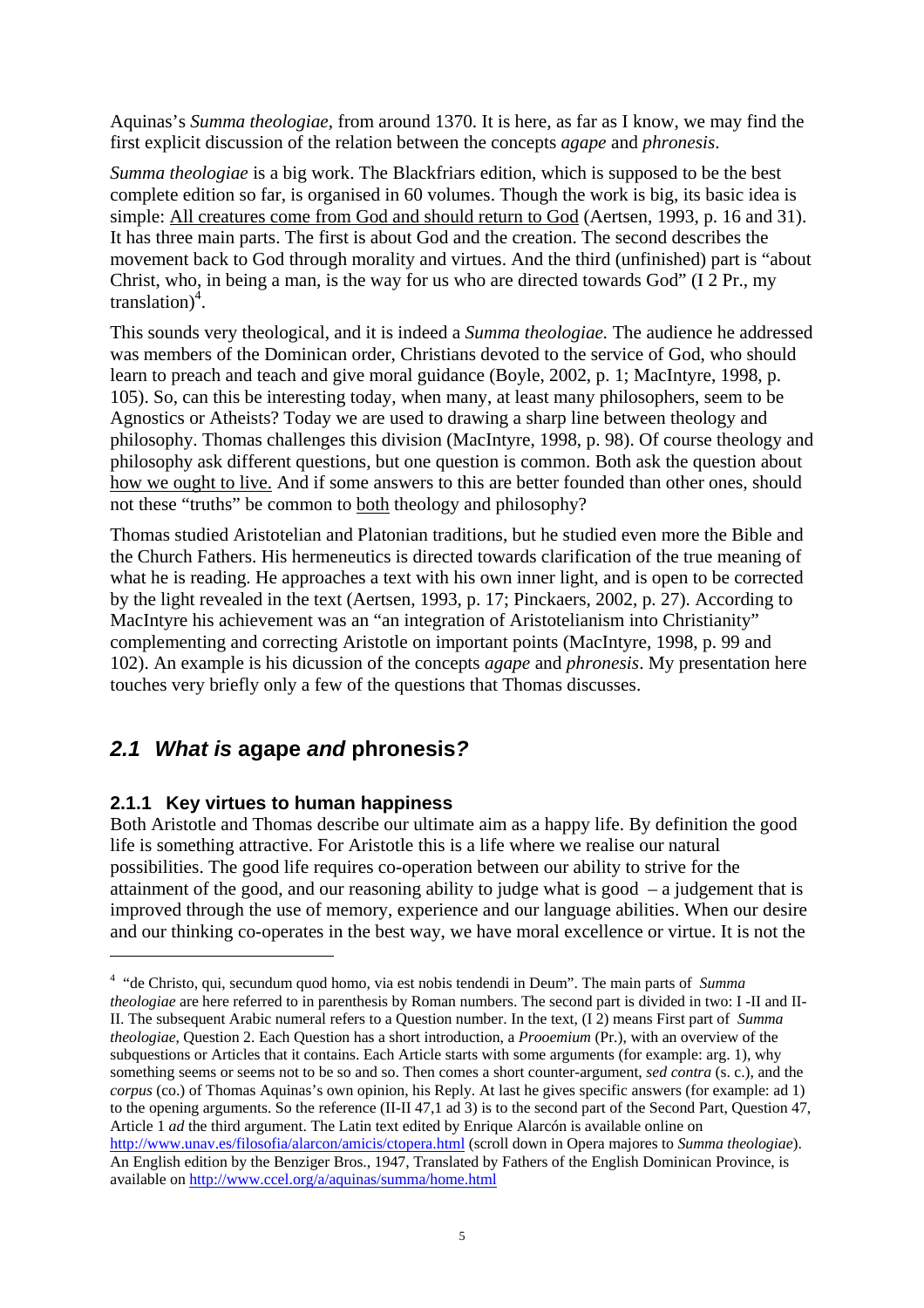thinking as opposed to our bodily desires (like in Platonian and Kantian traditions). It is not the thinking as an instrument for our desires (like in Utilitarian traditions and by Dewey); it is a co-operation between thinking and desire. Thomas cites Aristotle's definition in the *Nicomachean ethics* (NE): "every virtue causes its possessors to be in a good state [*hexis*] and to perform their functions well" (NE 1006a16, Irwin)<sup>[5](#page-5-0)</sup>. This is the situation when we are in balance. We feel and do neither too much nor too little (according to our individual inclinations). Thereby we are able to attend to the unique nuances of each situation, and to follow the reason that persons with *phronesis,* persons we admire, would have given (NE 1007a1).

*Phronesis* directs our actions towards "the common end of all human life" (II-II 47,2 ad 1 Benziger Bros.) $6$  – the good both for ourselves and our community. It "is right reason in actions to be done" (II-II 55,3 co.)<sup>[7](#page-5-2)</sup>. It is an intellectual virtue, which presupposes moral virtue. Or said more strongly, "It is at once a virtue of mind and a virtue of character" (Gilby, 1974, p. xiv, with reference to I-II 57,4 and 65,1 and 66,3&4). So *phronesis* binds all the virtues together. Joseph Dunne contends that *phronesis* "is not just one virtue among others but is rather a necessary ingredient in all the others" (Dunne, 1999, p. 49).

As an intellectual virtue it "learns from the past and present about the future; this is the special office of reason, since it involves a process of comparison"  $(II-H 47, 1 \text{ co.})^8$  $(II-H 47, 1 \text{ co.})^8$ . In a drawing by Comenius (1659) *phronesis* is represented as a woman with two faces, reflecting on the past and foreseeing the future. She compares what she has done with what remains to be done, determines a good end in the future and finds good means (both effective and morally good means) to the end. She watches also the present opportunity, the flying *kairos.* It easily slips away if it is not caught there and then. *Phronesis* connects general rules and particular situations, both in the slow discursive deliberation before choosing an action (when that is possible), and in the swift aesthetic seeing of the nuances in the situation, awakening just those feelings, virtues and rules which are appropriate to the realities of the unique situation.

<span id="page-5-0"></span><sup>&</sup>lt;sup>5</sup> "virtus est quæ bonum facit habentem, et opus ejus bonum reddit" (II-II 47,4 co.)

<span id="page-5-1"></span><sup>&</sup>lt;sup>6</sup> "In genere humanorum actuum causa altissima est finis communis toti vitæ humanæ, et hunc finem intendit prudentia."

<span id="page-5-2"></span><sup>7</sup> "prudentia est *recta ratio agibilium*"

<span id="page-5-3"></span><sup>&</sup>lt;sup>8</sup> "Cognoscere autem futura ex praesentibus vel preaeteritis, quod pertinet ad prudentiam, proprie rationis est, quia hoc per quamdam collationem agitur"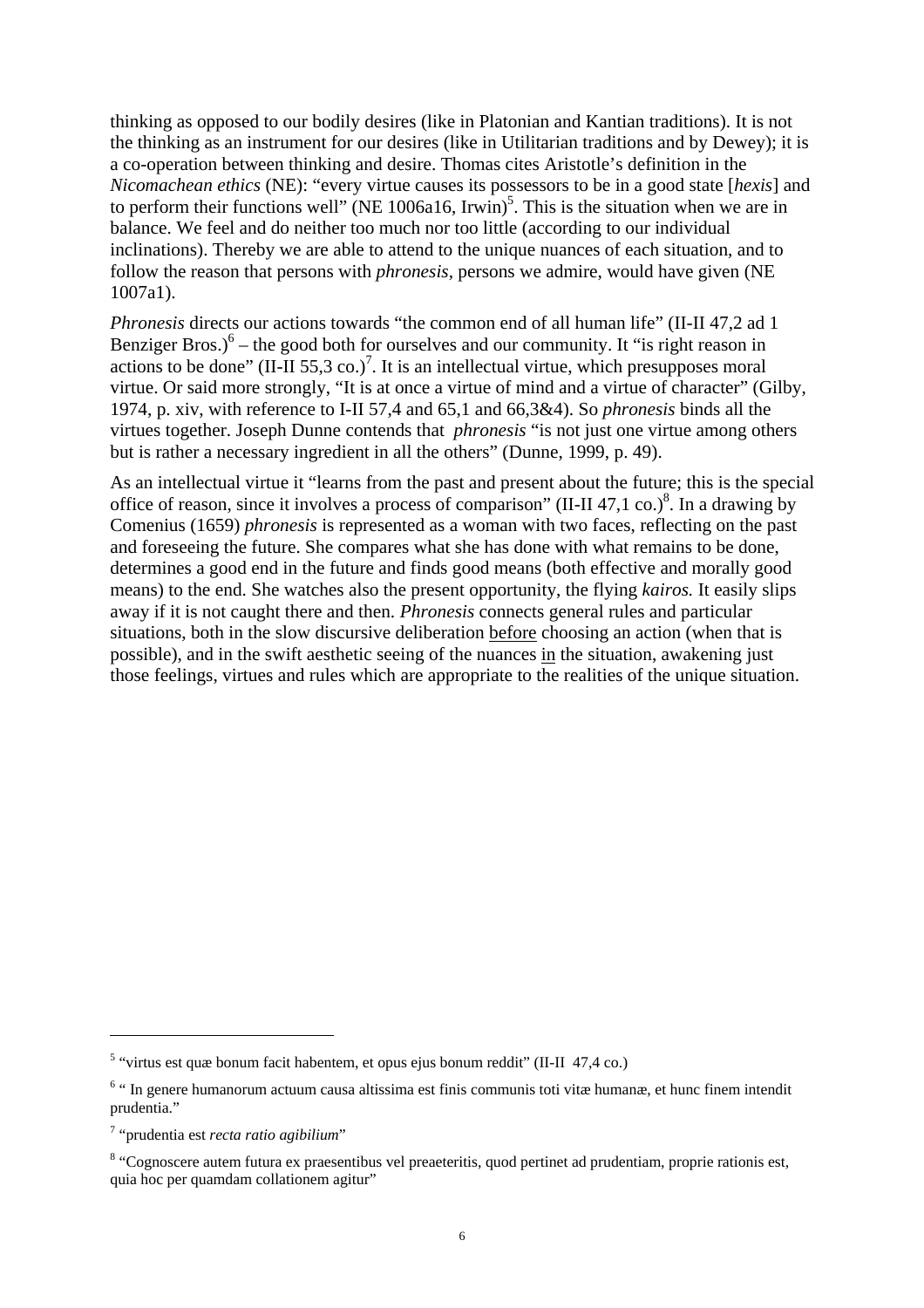| (224)                                                                                                                                                                                                                                                                                                                                      |                                                                                                                                                                                                                                                                                   | (225)                                                                                                                                                                                                                                                                                                                                                                                                                                       |                                                                                                                                                                                                                                                                                                                                                           |
|--------------------------------------------------------------------------------------------------------------------------------------------------------------------------------------------------------------------------------------------------------------------------------------------------------------------------------------------|-----------------------------------------------------------------------------------------------------------------------------------------------------------------------------------------------------------------------------------------------------------------------------------|---------------------------------------------------------------------------------------------------------------------------------------------------------------------------------------------------------------------------------------------------------------------------------------------------------------------------------------------------------------------------------------------------------------------------------------------|-----------------------------------------------------------------------------------------------------------------------------------------------------------------------------------------------------------------------------------------------------------------------------------------------------------------------------------------------------------|
| CX.<br>Prudence.                                                                                                                                                                                                                                                                                                                           | Prudentia.                                                                                                                                                                                                                                                                        | what the hath done,<br>and what remaineth to<br>be bons.<br>hie propoleth an<br>Honeft,<br>Profitable,<br>donc,<br>and withal, if it map be<br>a pleafant End<br>to her actions.<br>Dabing forefeen<br>the End,<br>the lasketh out Means,                                                                                                                                                                                                   | quid egerit,<br>& quid agendum re-<br>ftet.<br>Actionibus fuis<br>præfigit Scopum,<br>Honeftum,<br>Utilem,<br>fimulq; fi fieri poteft,<br><i>Hucundum.</i><br>Fine profpecto,<br>difpicit<br>Media,                                                                                                                                                       |
| Prudence, 1.<br>looketh upon all things<br>asa Serpent, 2.<br>and boeth,<br>fpeaketh, or thinketh<br>nothing in bain.<br>Sobe looks backward, 3<br>as into a lookingglafs,4<br>to things paft;<br>and feeth before her, 5.<br>as with a Peripective-<br>$g$ lafs, $7$ .<br>things to come,<br>$02$ the end $3$ 6.<br>and to the perceiveth | Prudentia, I.<br>omnia circumfpectat,<br>ut Serpens, 2.<br>nihilq; agit,<br>loquitur, & cogitat<br>in caffum.<br>Refpicit, 3.<br>tanquam in Speculum, 4<br>ad Preterita;<br>& profpicit, 5.<br>tanquam Telefcopio, 7.<br>Futura.<br>fett Fimm : 6.<br>and its perfpicit,<br>inhat | аза Way, 8.<br><i>sh leadeth to the end;</i><br>but fuch as are certain<br>and eafte, and felver<br>rather than moze,<br>lest amp thing should<br>hinder.<br>(tunity, 9.<br>She watcheth Opporr-<br>(which having<br>a bufby forehead, 10.<br>e being bald-pated, 11.<br>and moreover having<br>wings, 12.<br>both quickly aip alvay)<br>and catcheth it.<br>She goeth<br>on her way warily,<br>for fear the thould<br>ltumble 03 go amils, | $\text{ceu}$ Viam, 8.<br>qua ducit ad Finem,<br>led certa & facilia,<br>pauciora potràs<br>quàm piura :<br>ne quid impediat.<br>Occasioni 9.<br>qux<br>Fronte capillata, 10<br>fed Vertice calva, 11<br>adhac alata, 12<br>facilè elabitur)<br>attendit,<br>eamque captat.<br>In via pergit<br>cauté (providé)<br>ne impingat<br>aut aberret.<br>Di-<br>Q |

*Phronesis* "is 'seeing' in the here and now where the noble (*kalon*) 9 actually lies and so also where the mean [between excess and deficiency] lies, whether this [be](#page-6-0) the mean in one's own affairs, one's family's, or the city's" (Simpson, 1997). It is a key virtue to human happiness both for the individual, for our life in the family and for our life in the community we belong to.

However, both Thomas and many of the pagan philosophers in the Antiquity were searching for something higher; a happiness that transcends the happiness that *phronesis* can give us. We have all a "natural desire for survival", and "whereas the senses are aware only of hereand-now existence, minds grasp existence as such … and as a result … desire to live for ever" (Aquinas, 1989, p. 110-111). Human beings strive towards the divine. This was the teaching of Socrates, Plato and Aristotle. God is the prime mover of all and the source of all goodness. Even Aristotle seems to think that human happiness ultimately is to become as divine as possible (NE X 7).

Thomas follows this thinking, but transforms it within a Christian context. He trusts the witness of the prophets and apostles in the Bible. God is the ultimate end of human beings and

<span id="page-6-0"></span><sup>9</sup> *to kalon* may also be translated by "the beautiful". Joe Sachs (2002, p. xxi-xxv) gives good arguments for this translation.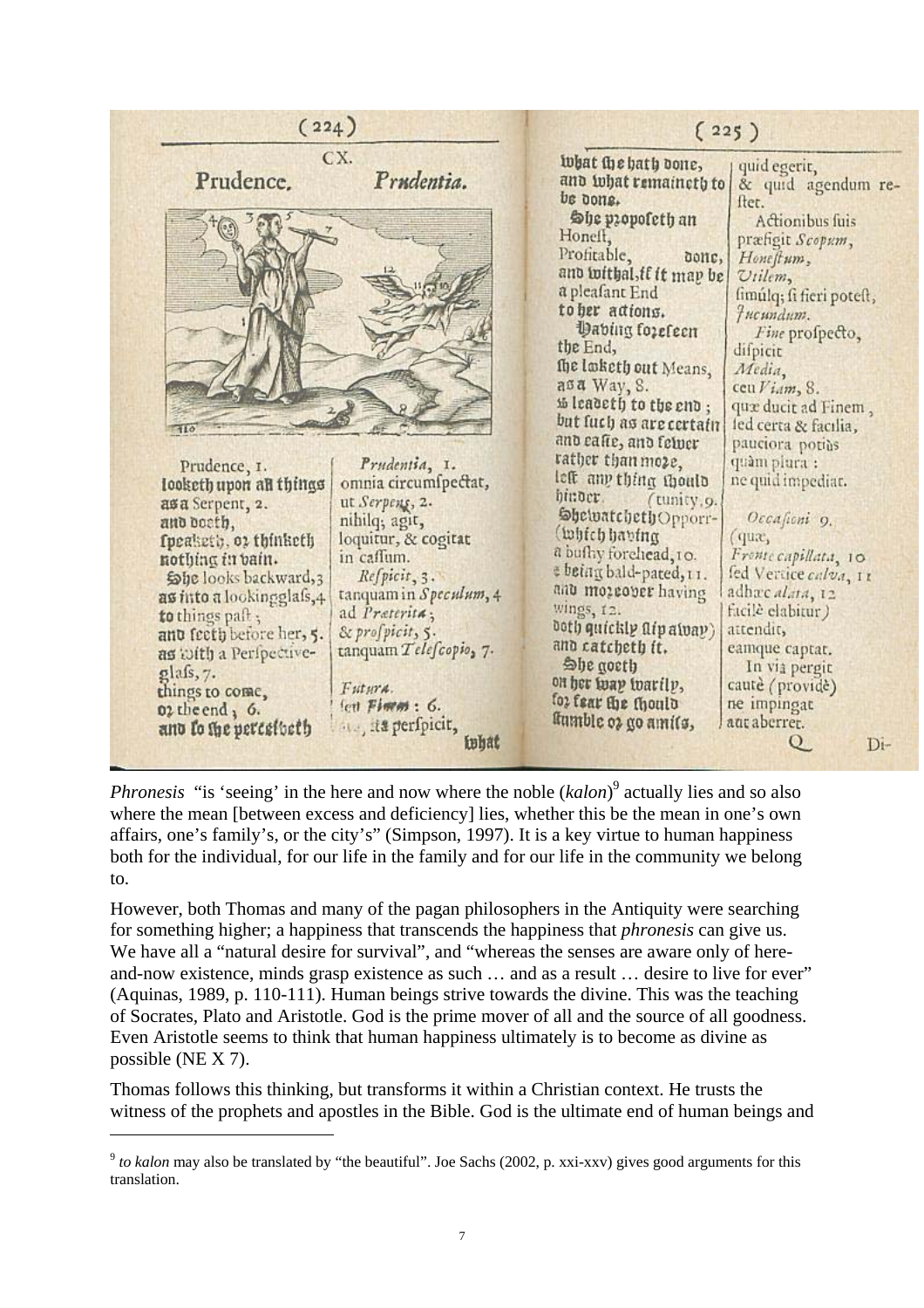all other things. … man and other rational creatures attain the ultimate end by "coming to know God and love him" (Aquinas, 1989, p. 174)<sup>10</sup>. Our "natural resources  $\ldots$  are enough to gain … virtue and the partial happiness that follo[ws](#page-7-0) virtue in this life; but not man's nor any creature's natural resources are enough to gain for him ultimate happiness" (p. 181)<sup>11</sup>.

The movement of the ocean is influenced both by the properties of the water and th[e w](#page-7-1)ind and by the position of the oceans under the moon. Human action is influenced both by our own capacities and surroundings and our position in the universe under God (p. 326, 331). But God does not force us. "God moves things in keeping with their own way of moving". Human beings, therefore, God moves "by means of their own free choice"  $(p. 318)^{12}$ . The human situation is that we have lost "the original subjection of will to God" (p. 26[6\).](#page-7-2) By the exercise of our free choice we have lost "freedom from guilt and unhappiness" (p. 129). We are like Baard and Anders striving for the gold watch – we have lost the harmony both within ourselves and in our relation to others.

Thomas Aquinas locates *agape* in our will (*voluntas*) together with the other moral virtues. But while reason is the rule for the ordinary virtues, *agape* "goes beyond reason" (II-II 24,1 ad 2)<sup>13</sup>, it "is beyond the resource of nature" (II-II 24,2 co)<sup>14</sup>. We naturally tend to love the good [th](#page-7-3)ings we see15. "For us to love him [God] above all [thin](#page-7-4)gs … it is necessary that [ $agape$ ] be infused [int](#page-7-5)o our hearts" (II-II 24,2 ad 2)<sup>16</sup>.

Thomas Aquinas's understanding of the concepts *a[ga](#page-7-6)pe* and *phronesis* is based on a worldview where God is the centre of the universe and all that happens in it. His basic criterion for judgement of any action is therefore: does it unite me with God or not? All other criteria come in addition. Agape "directs the acts of all the other virtues to our final end"<sup>17</sup> – it "supports and nourishes all the other virtues"18 and "is called the mother of the other virt[ues](#page-7-7)", because it "conceives their acts by charging t[hem](#page-7-8) with life."<sup>19</sup> (II-II 23,8). A person with *agape* "habitually directs his whole heart to God, so that he [nei](#page-7-9)ther thinks nor wills anything contrary to and incompatible with divine love" (II-II 24,8 co)<sup>20</sup>. Directed towards the final end, our ultimate happiness, all the moral virtues are integrat[ed](#page-7-10) by *phronesis,* and *phronesis* further integrated by *agape,* into a consistent, ordered unity.

<span id="page-7-0"></span><sup>10 &</sup>quot;Deus est ultimus finis hominis et omnium aliarum rerum. ... homo et aliae rationales creaturae consequuntur ultimum finem cognoscendo et amando Deum" (I-II 1,8 co.)

<span id="page-7-1"></span><sup>&</sup>lt;sup>11</sup> "nec homo, nec aliqua creatura, potest consequi beatitudinem ultimam per sua naturalia" (I-II 5,5 co.).

<span id="page-7-2"></span><sup>&</sup>lt;sup>12</sup> "Deus autem movet omnia secundum modum uniuscuiusque, sicut in naturalibus videmus quod aliter moventur ab ipso gravia et aliter levia, propter diversam naturam utriusque. Unde et homines ad iustitiam movet secundum conditionem naturae humanae. Homo autem secundum propriam naturam habet quod sit liberi arbitrii." (I-II 113,3 co.)

<span id="page-7-3"></span><sup>&</sup>lt;sup>13</sup> "excedit regulam rationis humanæ"

<span id="page-7-4"></span><sup>14 &</sup>quot;caritas facultatem naturæ excedit"

<span id="page-7-5"></span><sup>&</sup>lt;sup>15</sup> "propter inclinationem affectus nostri ad visibilia bona" (II-II 24.2 ad 2).

<span id="page-7-6"></span><sup>&</sup>lt;sup>16</sup> "Unde oportet quod ad Deum hoc modo maxime diligendum nostris cordibus caritas infundatur"

<span id="page-7-7"></span> $17$  "per caritatem ordinantur actus omnium aliarum virtutum ad ultimum finem."

<span id="page-7-8"></span><sup>18 &</sup>quot;sustentantur et nutriuntur omnes aliae virtutes"

<span id="page-7-9"></span><sup>&</sup>lt;sup>19</sup> "dicitur mater aliarum virtutum ... concipit actus aliarum virtutum, imperando ipsos."

<span id="page-7-10"></span><sup>&</sup>lt;sup>20</sup> "habitualiter aliquis totum cor suum ponat in Deo, ita scilicet quod nihil cogitet vel velit quod sit divinae dilectioni contrarium."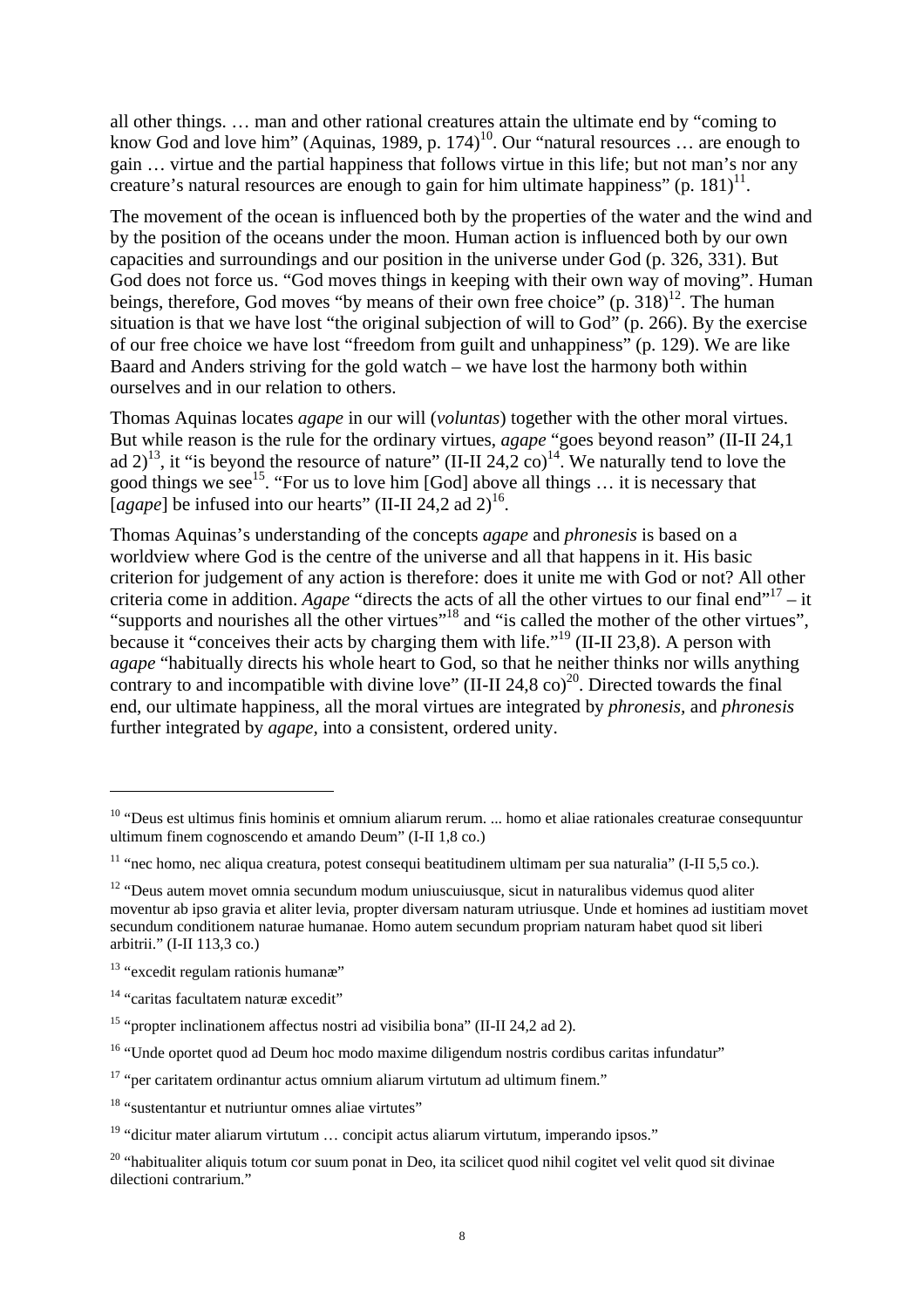#### **2.1.2 Friendship with God**

Aristotle differentiates between a love of desire and a love of friendship. With the love of desire we love "good things so willed to ourselves". With the love of friendship "we love those we will good things to" (Aquinas, 1989, p. 349). Friendship is not a virtue when it is sought primarily for pleasure or profit. Friendship is a virtue when it is based on the virtue and worth of the friends. Such friendship Thomas Aquinas calls *amicitia honesti, "*friendship for worth" – an honourable and virtuous friendship (II-II 23,1 arg. 3). Friends have a mutual appreciation of each other and are goodwilled towards each other – they love the "loveable" (*to phileton*) (NE 1155b18-39) in the other person. "Christian love, though not entirely incompatible with friendship, is in itself neither preferential nor reciprocal" (Meilaender, 1981, p. 53). *Agape*, "is based not on men's virtue but on God's goodness" (Aquinas, 1989, p. 350). God's *agape* "is not merited and cannot be earned … it does not threaten to withdraw if the beloved changes. The beloved is free, free to accept this love or even to choose ends that are hostile to it" (Ventimiglia, 2002, p. 10).

Thomas Aquinas expands the concept of friendship to "anyone connected with" the friend. God is the creator of all and loves all; therefore "the friendship of [*agape*]", in Latin *amicitia caritatis,* extends both to enemies and "sinners" (II-II 23,1 ad 2 and 3), whom we ordinarily would not chose as our friends. "God is the principal object of [*agape*] and it is for his sake we love our neighbour" (II-II 23,5 ad 1, my transl.)<sup>21</sup>. If you love God, you should also love yourself, love your own body, and love those who live close to you – even the troublesome ones – with the same love as God loves all (II-II 25, 4-6 and 8). When this love is active, it "rules out every motive for sinning" (II-II 24, 11 ad  $4^{22}$ .

*Agape* is not primarily a feeling, but something we do and are prepared for doing. It is to include all, also our enemies, in our prayers and "be prepared … to help them in their time of need" (Aquinas, 1989, p. 356)<sup>23</sup>. We should be ready in spirit to do good to anyone "as the occasion arises" (p.  $361)^{24}$ . The main criterion is that someone close to us needs our help.

#### *2.2 Inner and outer harmony*

The fruits of *agape* are inner and outer harmony – joy, peace, compassion, kindness, caring for others, education of others.

Peace is twofold, both internal harmony (integrity), "a bringing of all one's own desires to an ordered unity" (II-II 29,3 co.)<sup>25</sup>, and external harmony, "making us want to fulfil our fellowman's will as if it were our own" (360). *Agape* manifests itself outwardly in compassion and kindness. Kindness is to do good things to others, being beneficent and hospitable (361). Compassion is to regard the others distress "as our own" (360). The Latin word *misericordia* comes from "one's heart being miserable (*miserum cor*) (II-II 30,1 co). Giving alms is an act of compassion. We feel miserable too, when others lack what they need. 'Almsgiving' was a wider concept earlier than it is today. There is a language connection between "alms" and the Greek word *eleos. Eleos* means compassion or mercy (In German: Barmhertzigkeit). It was *eleos* that the Good Samaritan practised when he helped the man

<span id="page-8-0"></span><sup>&</sup>lt;sup>21</sup> "Deus est principale objectum caritatis, proximum autem ex caritate diligitur propter Deum."

<span id="page-8-1"></span> $22$  "caritas, secundum rationem sui actus, excludit omne motivum ad peccandum."

<span id="page-8-2"></span><sup>&</sup>lt;sup>23</sup> "secumdum præparationem animi, ut scilicet subveniatur eis in articulo necessitatis" (II-II 25,9 co.).

<span id="page-8-3"></span><sup>&</sup>lt;sup>24</sup> "si tempus adesset" (II-II 31,2 ad 1).

<span id="page-8-4"></span><sup>&</sup>lt;sup>25</sup> "duplex unio est de ratione pacis, ... quarum una est secundum ordinationem propriorum appetituum in unum"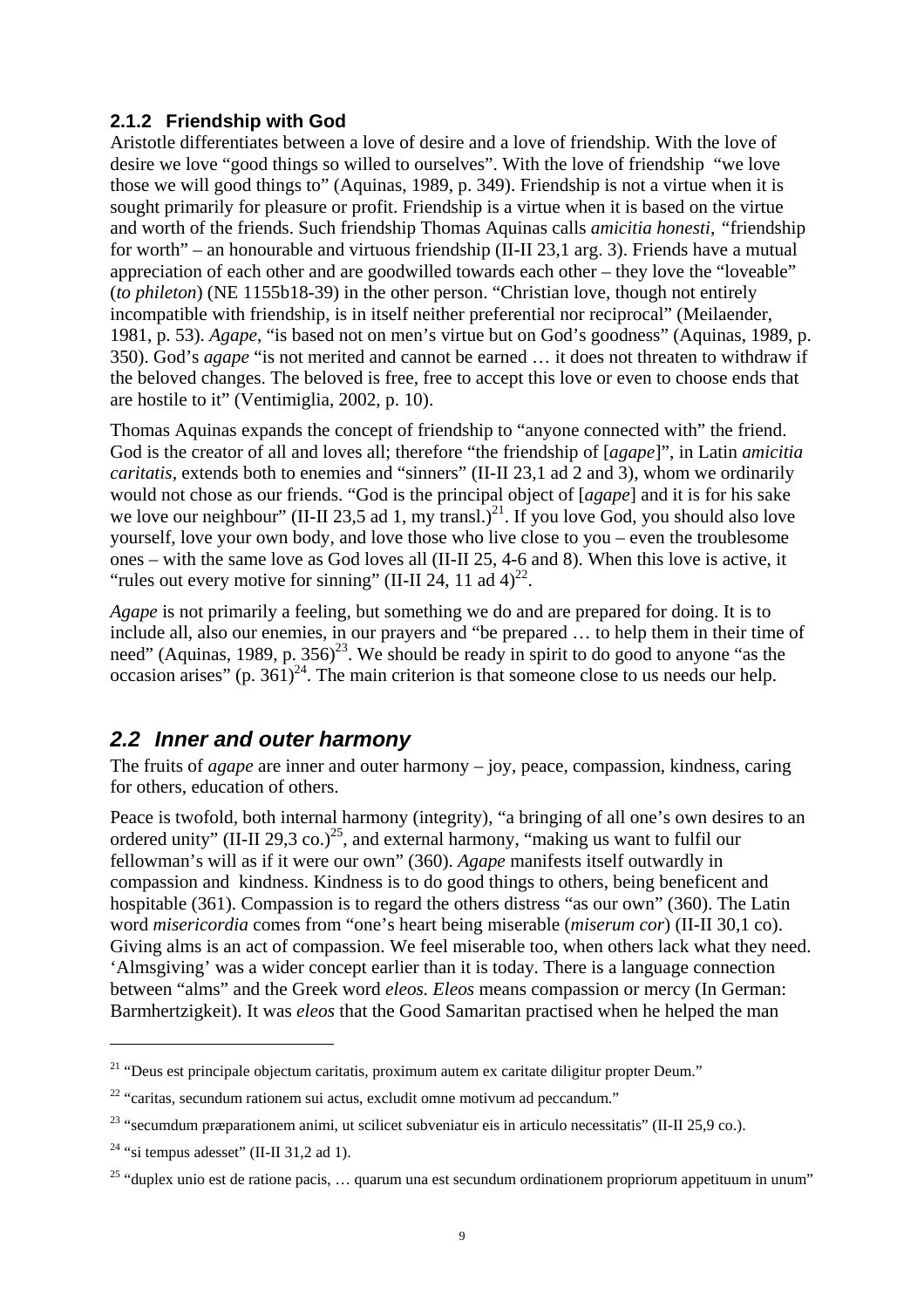who had been robbed (Luke 10:37). Thomas divides between needs of the body and needs of the soul. Bodily needs are met by "feeding the hungry, giving drink to the thirsty, clothing the naked, giving hospitality to strangers, visiting the sick, ransoming prisoners, and burying the dead." Spiritual needs are met by "instructing the ignorant, giving advice to those in doubt, consoling the sorrowful, reproving sinners, forgiving offences, putting up with people who are burdensome and hard to get on with, and finally praying for all" (II-II 32,2 arg. 1). Many of these actions are relevant in connection with our upbringing of children!

But in all the works of *agape*, we have to calculate our way of doing them: Thomas says, "As to whom first to help … the prudent man must make his own judgement" (Aquinas, 1989, p. 361). And the "circumstances must be observed" (364). The judgement of the occasion and the circumstances is a function of *phronesis*. *Agape* guides, *phronesis* enlightens. *Agape* must be supplemented with *phronesis*.

## *2.3 Do we really need* **agape***?*

 $\overline{a}$ 

*Agape* seems not to be necessary. "The moral virtues that dispose us to act well in relation to naturally attainable goals can be acquired by human activity without need of [*agape*] (and are by many pagans)" (Aquinas, 1989, p. 243).

So is it only for the attaining of eternal life that we need *agape*? Or does *agape* make difference also in this life?

An analogy may clarify how *agape* as "friendship with God" affects the human possibilities. Some "people who were once in the cold, freezing to death, … have been transferred into a warm room". It takes time to become completely warm, and damage from the freezing condition may persist, but a "decisive event has occurred" (Thiselton, 2000, p. 99, with reference to Whiteley, *Theology of St. Paul*).

Friendship with God means that the ordinary "living together" is supplied with an internal dimension. Thomas describes it as a life with two sides. "One is outward according to the world of body and senses … The other is inward, according to the life of mind and spirit; it is here that we have intercourse [*conversatio*] with God and the angels" (II-II 23,1 ad  $1$ )<sup>26</sup>. Being warm in the "inner room" we get energy and strength to do good in the cold "outside". God's love … has a tendency to transform the sinner into someone who is … capable of loving others" (Ventimiglia, 2002, p. 10). This is what happened with Baard.

I think *agape* makes a difference in practice because it transcends the moral calculation of benefits and disadvantages; it does more than ordinary *phronesis*. Where one's own good is concerned, *agape* "will foster a riskier strategy … than a stipulation about proportionate convenience mandates" (Outka, 1992, p. 19).

But is it necessary to be religious to do the works of *agape*? Comte- Sponville (2003, p. 283- 86) develops "a nonreligious reading" of the metaphor of the seed which has to die if it shall bear fruit (John 12:24). My egoistic self has to die if I shall be free from the tyrrany of my egoism and injustice. *Agape* is "a love that is freed of the ego and that frees us from it". It is "a universal love, without preference or choice, a dilection without predilection, a love without limits and even devoid of egoistical or affective justifications" (Comte- Sponville,

<span id="page-9-0"></span><sup>&</sup>lt;sup>26</sup> "Una quidem exterior secundum naturam sensibilem et corporalem ... Alia autem est vita hominis spiritualis secundum mentem, et secundum hanc vitam est nobis conversatio et cum Deo et cum angelis, in præsenti quidem statu imperfecte"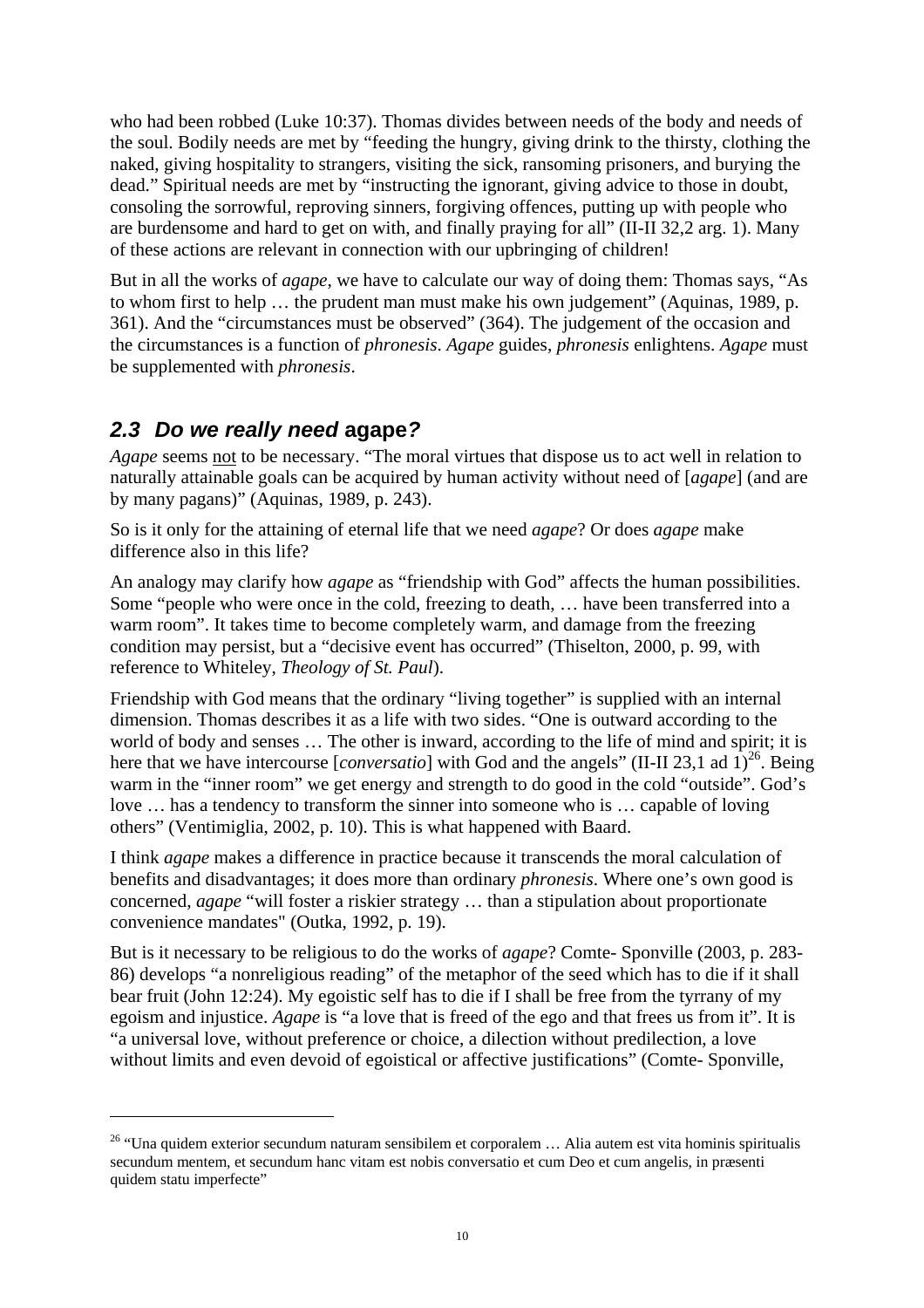2003, p. 284 and 286). The problem here, of course, is that having the highest ideals is not the same as realising them.

Perhaps the story about the Good Samaritan can help us with the question. The story contains a critique of religious people, and does not focus on the religion or conviction of its hero. The Levite and the priest belonged to the religious elite of Israel. The Samaritans knew the Biblical tradition, but the audience listening to Jesus viewed them as outcasts. Jesus neither comments on the religion of the Samaritan nor on how he had acquired his good personal qualities. It is the compassion and the good action that matters.

The membership in a group (religious or not religious), does not make the difference. But I assume that the basic conviction of a person is important for the person's actions. Is it possible to abstract what a person does from her or his basic conviction? Perhaps to some extent, but the motivating source of the actions is interesting. When we experience something that is beautifully done by a person, we risk becoming interested also in the beliefs of that person. And the more we get acquainted with a person, the more the whole person will challenge us, either to imitation or rejection.

## **3 Encouragement to self-confrontation**

How could adults be encouraged to become better examples for the children close to them? Four elements seem to me to be important for such encouragement: Meaning, time, examples and support. We need meaningful challenges that are related to our own future. We need plenty of time set aside if we shall become involved in existential questions. We need good examples to imitate and bad ones to avoid. And we need support – persons around us who are attentive and supportive (Mollenhauer, 1996, chapter 3).

### *3.1 Local educational dialogue groups*

In my own parish close to Bergen in Norway I want to initiate a network of small groups consisting of parents and other adults. The first invitation could go to parents who want their child to be baptised in the local church, especially to those who have become parents for the first time. Having a newborn baby in your arms, you want to do all the best for the child, so probably new parents will be motivated for this challenge. But all adults in a neighbourhood – Christians and Non-Christians, married and unmarried, young and old – could be challenged to see their responsibility for the childrens living close to them. The groups should be open to include all adults who want to and dare to be confronted with the aims of unconditional love and practical judgement. And the participants should support each other. They should help each other with the upbringing of the children and set aside time for dialogue with each other – a dialogue concerning how they ought to live together with the children. After a while, the participants in each group should be encouraged to form new groups, closer to their own neighbourhood. A possible name for such groups could perhaps be Local Educational Dialogue Groups? The many questions concerning organisation of groups, group processes and content to be studied, have to be deliberated locally.

### *3.2 Planning process in 2005*

I want to pursue my philosophical studies in 2004-2005, and to start the planning of the group activity in 2005. The aims of *agape* and *phronesis* will be important both in the planning process and later. Both the form and content of the planning and the group activity should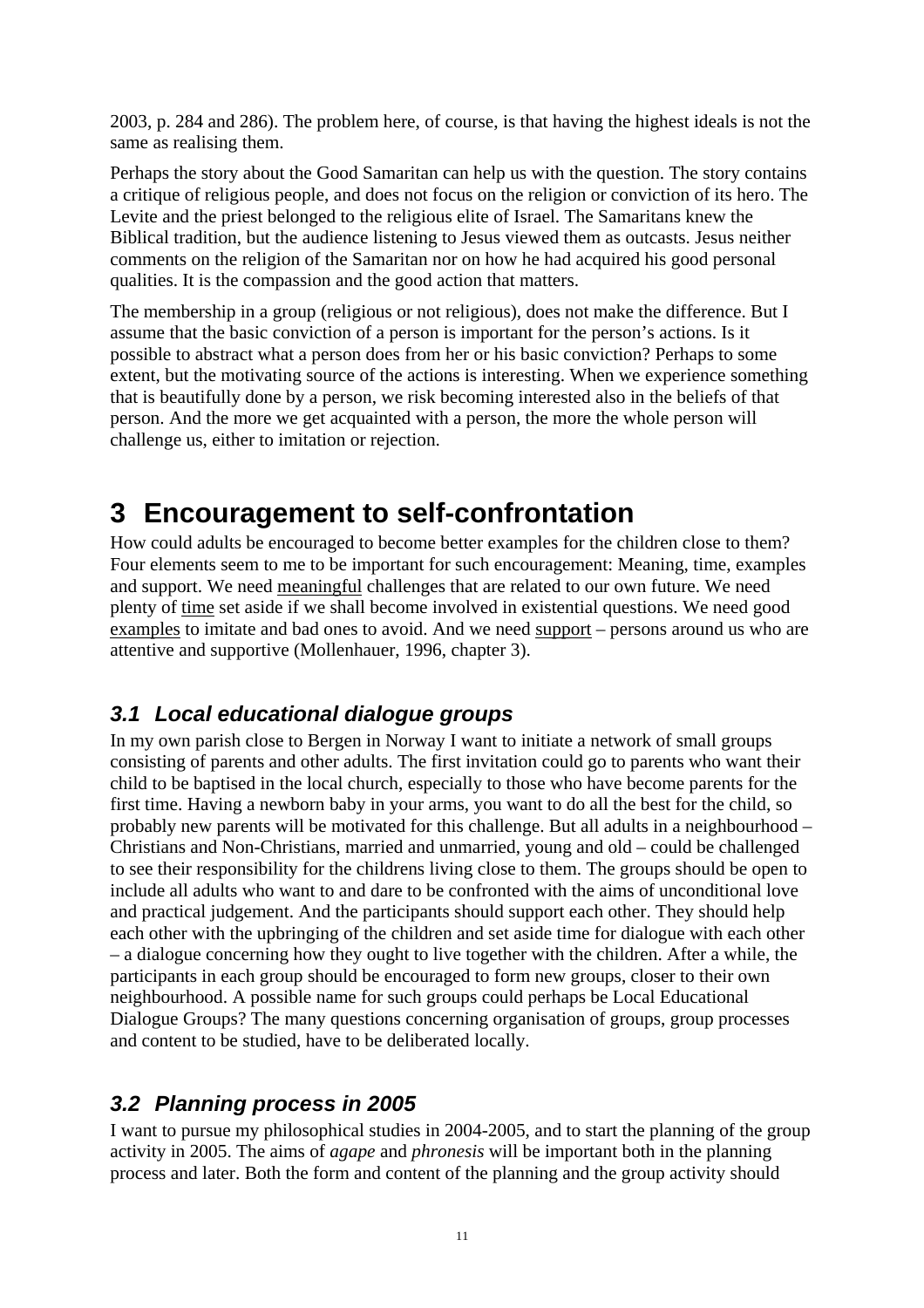express these aims. The first problem is to select art works that may be good starting points for dialogue. Such art works may be movies, paintings, music, poems, novels and other expressive texts – artworks which can give the participants recognition of actual situations involving the older and the younger generation, models to imitate or reject and challenges related to the aims. When an artwork meets a person both emotionally and intellectually, it may open the situation in the group for sharing and judgement of specific experiences and specific questions related to the upbringing of the children. But the common study of a specific artwork will take away pressure on the participants to reveal private details.

"Magis movent exempla quam verba" . Pestalozzi (1995) exemplify that the most efficient is not the usual top-down reforms, but a bottom-up process of small corrections and improvements – starting in homes and spreading to the neighbourhood – aiming at the good for the local community and the whole society.

Adults are examples for children. Parents and others close to children should be better examples. Nothing less than the best co-operation between our being and thinking is necessary.

## **References**

- Aertsen, J. A. (1993). Aquinas's philosophy in its historical setting. In: N. Kretzmann and E. Stump (Eds.), *The Cambridge companion to Aquinas* (pp. 12-37). Cambridge: Cambridge University Press.
- Aquinas, T. (1989). *Summa theologiae: A concise translation* (edited by T. McDermott). Allen, Texas: Christian Classics. The Latin text edited by [Enrique Alarcón](http://www.unav.es/filosofia/alarcon/) is available online on <http://www.unav.es/filosofia/alarcon/amicis/ctopera.html> (scroll down in Opera majores to *Summa theologiae*). An English edition by the Benziger Bros., 1947, Translated by Fathers of the English Dominican Province, is available on <http://www.ccel.org/a/aquinas/summa/home.html>

Beatles (1967). *All you need is love* [Song]. First released 7<sup>th</sup> June as single record on Parlophone R5620. Information downloaded 28.04.04 from http://www.beatles.com/html/allyouneedislove/ and the text from http://www.lyricsfreak.com/b/beatles/14945.html

- Bjørnson, B. (1896). *A happy boy* (translated by W. Archer). London: Heinemann. (The original short novel *En glad gutt* was published in the newspaper *Aftenbladet* 1859-60).
- Boyle, L. E. (2002). The setting of the *Summa Theologiae* of St. Thomas revistited. In: S. J. Pope (Ed.), *The ethics of Aquinas* (pp. 1-16). Washington, DC: Georgetown University Press.
- Carr, W. (2004). Philosophy and education. *Journal of Philosophy of Education, 38,* 55-73.

Comenius, J. A. (1659). Orbis sensualium pictus. The first English edition by C. Hoole, London, downloaded 06.05.2004 from

<http://www.uned.es/manesvirtual/Historia/Comenius/OPictus/Pictus001.jpg>

- Comte-Sponville, A. (2003). *A short treatise on the great virtues: The uses of philosophy in everyday life* (translated by C. Temerson)*.* London: Vintage. (The original work, *Petit traité des grandes virtus,* was published in 1996)
- Dostoevsky, F. M. (1879). *The brothers Karamazov* (translated by C. Garnett). Downloaded 25.01.03 from<http://eserver.org/fiction/brothers-karamazov.txt>
- Dunne, J. (1993). *Back to the rough ground: 'Phronesis' and 'techne' in modern philosophy and in Aristotle.* London: University of Notre Dame Press.
- Dunne, J. (1999). Virtue, *phronesis* and learning. In: D. Carr and J. Steutel (eds.), *Virtue ethics and moral education* (p. 49-64). London: Routledge.